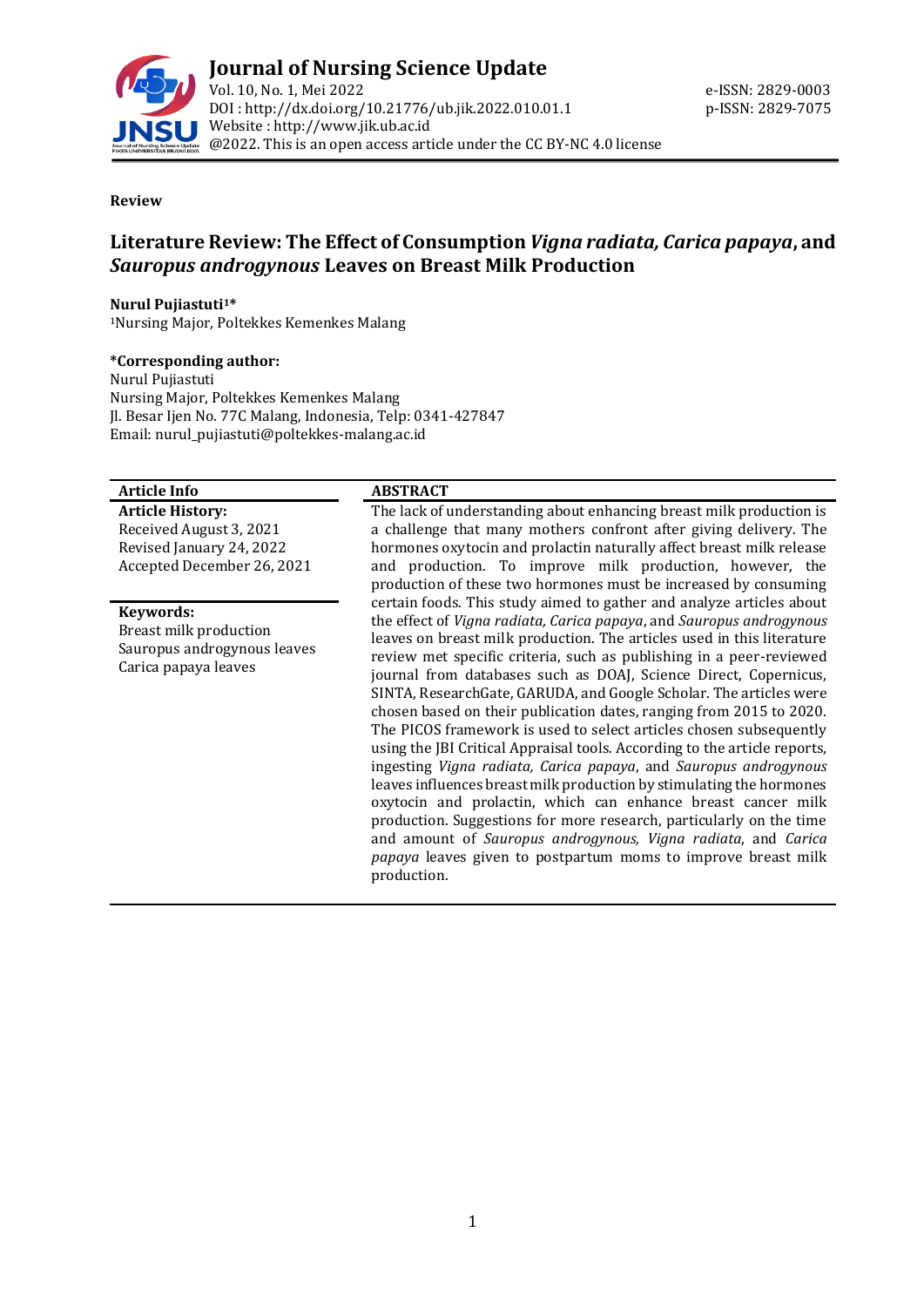

**Journal of Nursing Science Update** Vol. 10, No. 1, Mei 2022 e-ISSN: 2829-0003 DOI : [http://dx.doi.org/10.21776/ub.jik.2022.010.01.1](http://dx.doi.org/10.21776/ub.jik.2022.010.01) p-ISSN: 2829-7075 Website : http:/[/www.jik.ub.ac.id](http://www.jik.ub.ac.id/) @2022. This is an open access article under the CC BY-NC 4.0 license

#### **Introduction**

The perfect nutrition for a baby's growth and development is breast milk (Pujiastuti & Wahyuningsih, 2019). Breast milk is the primary source of nutrition for newborns, which is exclusive because it is given to babies when they are 0-6 months old (Kemenkes, 2018). Food other than breast milk should not be given to babies, especially when they are 0- 6 months old. Breastfeeding is one of the best life investments, health improvement, growth, development of babies, and the family economy (Kemenkes, 2019). All women have the potential to give breast milk to their children, but not all mothers after giving childbirth can express their milk immediately (Saputri *et al*., 2019). The physical, psychological, and condition health of the mother's breasts can affect the lactation process, affecting the production and excretion of breast milk (Sulaeman *et al*., 2019).

Breastfeeding mothers often face problems such as worrying if their milk production is not enough and does not come out, lack of support from family, physical and emotional problems, and lack of public awareness in exclusive breastfeeding (Indrayani & Ph, 2019; Kemenkes, 2019). It can increase the infant mortality rate caused by infection. The most common infectious diseases are diarrhea and pneumonia (Jalilah Ritonga *et al*., 2019). The infant mortality rate is one of the substantial indicators to determine the health status country, even to measure the level of progress of the nation (Kemenkes, 2019).

Currently, in the world, it is found that the nutritional situation of toddlers is 155 million under the category of stunting, 52 million under-fives are wasting, and 41 million under-fives are obese. Basic health research data in 2018 shows that in Indonesia, it was found that 17.7% of toddlers were malnourished, 30.8% of toddlers were stunting, 10.2% of toddlers were very wasting, and 8% were obese. This condition is related to breastfeeding (Kemenkes, 2018). The 2019 Indonesian Health profile explained that the coverage of exclusive breastfeeding was 67.74% (Kemenkes, 2019). The low range of exclusive breastfeeding is because the baby is given food before the age of 6 months, the mother's knowledge is lacking, and the mother's motivation is low to give exclusive breastfeeding.

Breast milk production is affected by oxytocin and prolactin. Oxytocin affects the excretion process of breast milk, and prolactin affects the amount of milk production. Prolactin is related to maternal consumption of the nutrition, intake of the nutritional mother so that milk production will increase. Factors affecting breast milk production are the food consumed by the mother, stress, breast care, breast anatomy, physiological factors, rest patterns, child sucking factors, breastfeeding frequency, birth weight, the mother's gestational age at delivery, cigarette consumption, and contraceptive pills taken by the mother. If the mother gets enough food that contains nutrients, then breast milk production will also be smooth (Elison *et al*., 2020; Meihartati, 2020; Aryani & Alyensi, 2019; Maritalia, 2012).

Efforts that can be made to increase the coverage of exclusive breastfeeding include providing correct and appropriate information about the various benefits of breastfeeding to increase public awareness about the importance of exclusive breastfeeding (Saputri *et al*., 2019). Meanwhile, facilitating breast milk production includes consuming *Vigna radiata* juice, *Carica papaya* leaf extract, or *Sauropus androgynous* leaf biscuits. *Vigna radiata* juice contains various nutritional compositions such as protein, iron, and vitamin B1 (Widia *et al*., 2018). The nutritional content of *Vigna radiata* is relatively high, and the composition is complete. Protein is the second main constituent after carbohydrates in *Vigna radiata. Vigna radiata* contain 20-25% protein. Mothers need high protein during lactation. Proteins that contain amino acids can stimulate the secretion of breast milk. *Vigna radiata* also contain active compounds, namely polyphenols and flavonoids, increasing prolactin. Milk secretion will increase when the hormone prolactin increases so that the quantity of breast milk will also increase. The nutritional content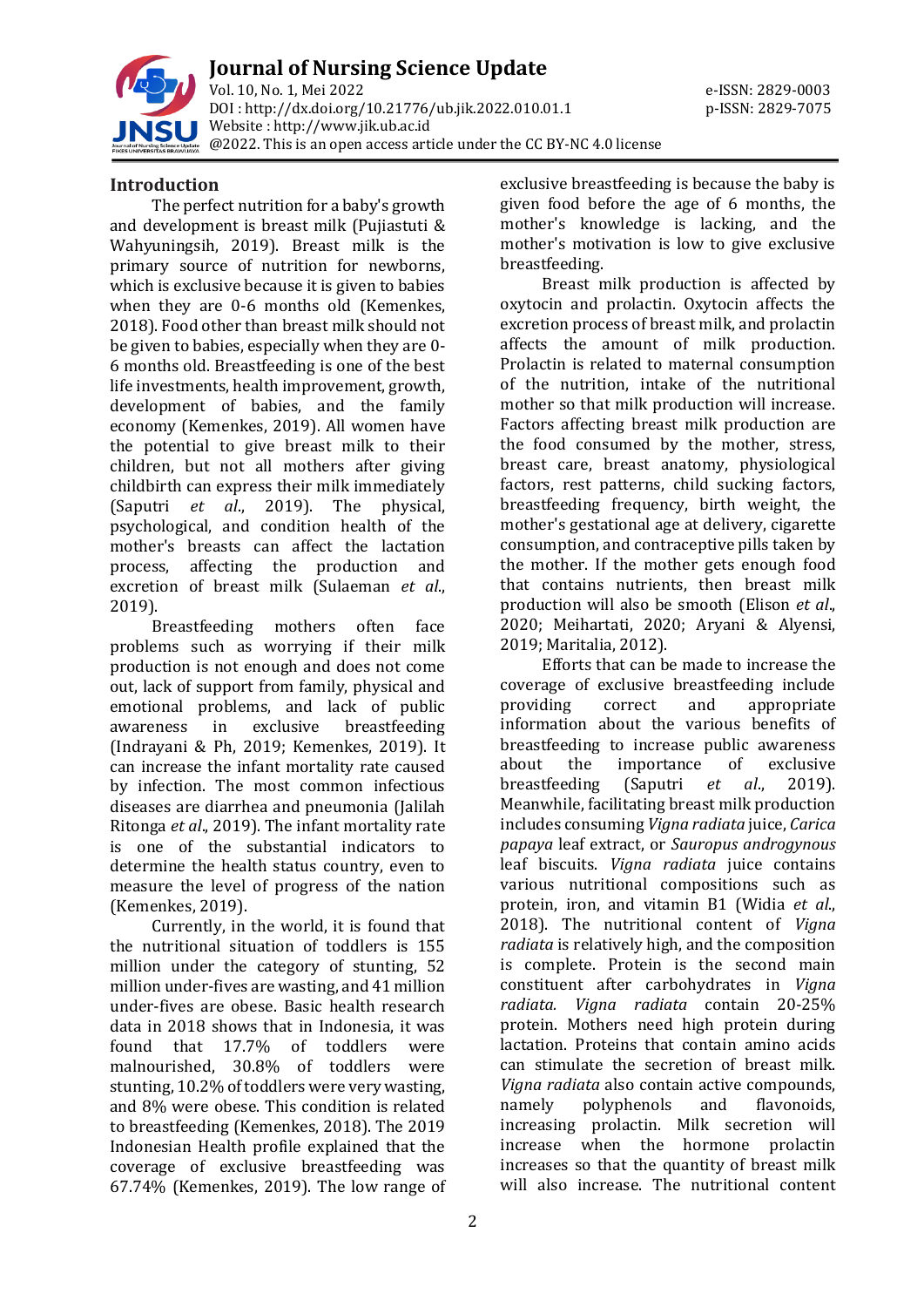

contained in *Vigna radiata* juice can increase the nutritional content in breast milk (Jalilah Ritonga *et al*., 2019). Ritonga *et al*. (2019) showed that *Vigna radiata* juice could increase milk production. Breastfeeding mothers feel an increase in milk production on average after six days of consuming *Vigna radiata* juice.

*Carica papaya* leaves contain flavonoids and polyphenols that play a role in the prolactin reflex to produce breast milk and stimulate the hormone oxytocin to stimulate milk production. *Carica papaya* leaves also contain alkaloids that act as alpha-adrenergic receptor agonists in the mammary gland ducts that work synergistically with the hormone oxytocin, especially lactotrophic cells for prolactin secretion (Setyono *et al*., 2016). Research conducted by Pratiwi *et al.* (2018) and Ikhlasiah & Winarni (2020) showed that was an affected to giving *Carica papaya* leaf extract on the secretion of the hormone prolactin. *Sauropus androgynous* leaves contain polyphenols and steroids that can increase the secretion of the hormone prolactin (Aminah, 2019). Research conducted by Juliastuti (2019) showed an effect on giving *Sauropus androgynous* leaf extract and *Sauropus androgynous* leaf decoction on the increase in baby weight in breastfeeding mothers. Based on the description above, the researcher was interested in conducting a literature study on the effect of intake of *Vigna radiata*, *Carica papaya* leaves, and *Sauropus androgynous*leaves on breast milk production.

#### **Method**

The study design used a literature review. The literature review is a method to identify, assess, and interpret all findings on topic research. Answer research questions are determined previously. Article searches were conducted from September to November 2020. The databases used included DOAJ, Science Direct, COPERNICUS, SINTA, ResearchGate, GARUDA, and Google Scholar. Furthermore, in determining the inclusion and exclusion criteria using the PICO framework.

| ганіе т. піснямні<br>ANU EXUWSION VI ILEI IA |               |               |
|----------------------------------------------|---------------|---------------|
| Criteria                                     | Inclusion     | Exclusion     |
| Population                                   | Breast milk   | No breast     |
|                                              |               | milk          |
| <i>Intervention</i>                          | Sauropus      | <b>Breast</b> |
|                                              | androgynous   | massage       |
|                                              | leaf          |               |
|                                              | Carica papaya |               |
|                                              | leaf          |               |
|                                              | Vigna radiata |               |
| Comparison                                   |               |               |
|                                              |               |               |
| Outcome                                      | Breast milk   | No breast     |
|                                              | excretion     | milk          |
|                                              |               | excretion     |

Determination of keywords using Medical Subject Heading (MeSH). Keywords include (((breastfeed) OR lactation) AND *Vigna radiata*) AND breast milk) OR Milk, Human dan (((((effect) AND *Carica Papaya*) OR *Carica Papaya* leaf) AND *Sauropus androgynous*) AND breast milk production) OR breastfeed. Determine the articles that meet the inclusion and exclusion criteria using the PRISMA checklist. Then, rate the article using The Joanna Briggs Institute's Critical Appraisal Tools.

Based on the results of a literature search in seven databases using keywords adapted to MeSH, the researchers obtained 434 articles. Subsequently, an examination of duplicate articles was carried out, and 53 duplicate articles were founded so that they were removed and the remaining 381 articles. Then the researchers screened articles to look for articles containing only titles and abstracts found 274 articles. The article that has full text is 107. Researchers use PICO to determine articles that meet the inclusion and exclusion criteria. The results found 80 articles that did not match. Twenty-seven articles following the PICO were analyzed for quality using a critical appraisal checklist by The Joanna Briggs Institute. The final screening results obtained 22 articles, achieving more than 50%. Next, the article analysis was carried out.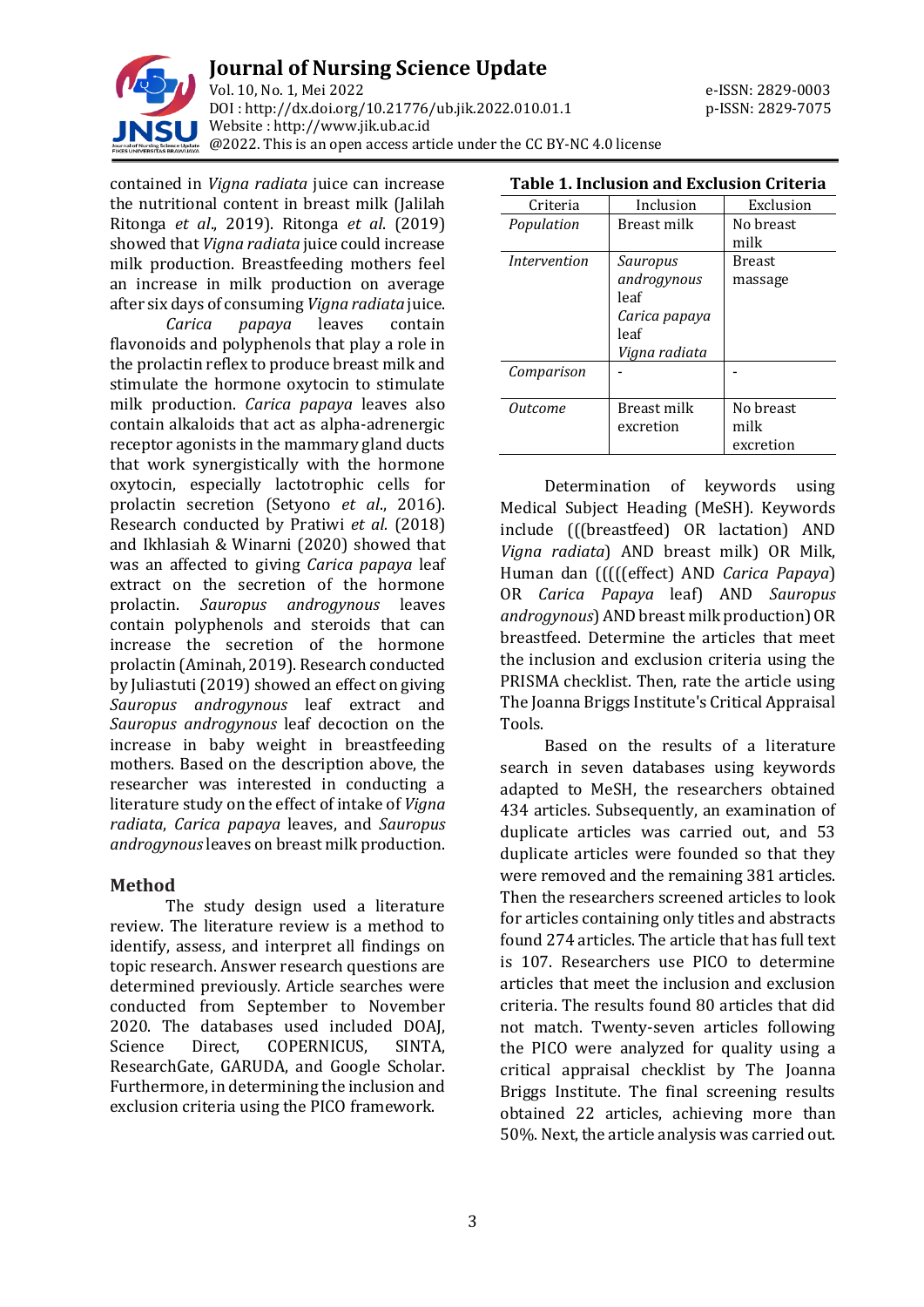

**Journal of Nursing Science Update** Vol. 10, No. 1, Mei 2022 e-ISSN: 2829-0003 DOI : [http://dx.doi.org/10.21776/ub.jik.2022.010.01.1](http://dx.doi.org/10.21776/ub.jik.2022.010.01) p-ISSN: 2829-7075 Website : http:/[/www.jik.ub.ac.id](http://www.jik.ub.ac.id/) @2022. This is an open access article under the CC BY-NC 4.0 license

#### **Results and Discussion**

Twenty-two articles met the inclusion criteria, which discussed the intake of *Vigna radiata*, *Carica papaya* leaves, and *Sauropus androgynous*leaves on breast milk production. The research designs used in the article were cross-sectional (4), quasi-experimental (16), and randomized control trials (2) with a sample size of 10-50 respondents. There were 15 international journals and seven national journals.

Respondents in this study were breastfeeding mothers who experienced problems with decreased milk production, such as little or no milk coming out, which generally occurred on the first day postpartum, postpartum mothers from day four onwards (Sulaeman *et al*., 2019; Hesti *et al*., 2017; Yahya *et al*., 2020; Maita, 2016; Saputri *et al*., 2019; Indrayani & Ph, 2019; Ritonga *et al.*, 2019; Meihartati, 2020; Lestari, 2017; Yuniarti, 2020; Widia *et al*., 2018). The average number of respondents was 10-50 breastfeeding mothers. The age of breastfeeding mothers was between 20-35 years. The majority were multiparous, not working, and had no breast abnormalities (Triananinsi, Andryani, and Basri, 2020; Situmorang and Singarimbun, 2019; Juliastuti, 2019; Turlina and Wijayanti, 2015; Pratiwi, Suwondo, and Mardiyono, 2018; Kusumaningrum, 2017; Novi *et al.*, 2020; Ikhlasiah *et al*., 2020; Aprilia, Rilyani, and Arianti, 2019; Indrayani *et al*., 2020).

#### *The Effect of Vigna radiata Intake on Breast Milk Production*

The research results by Ritonga *et al.* (2019) showed an effect of giving *Vigna radiata* juice on breast milk production. The average milk production before being given *Vigna radiata* juice was 0.045 (not smooth), and the average milk production after being given *Vigna radiata* juice was 0.82 (smooth). Research conducted by Yuniarti (2020) showed that the average volume of breast milk before being given mung bean juice was 56.82 ml and after being given *Vigna radiata* juice was 69.55 ml. The difference in the average volume of breast milk before and after being given *Vigna radiata* juice was 12.424 ml. This

can be a suitable recommendation for breastfeeding mothers to consume *Vigna radiata* juice drinks to increase milk production.

The content of vitamin B1 contained in mung bean juice converts carbohydrates into energy. Breastfeeding mothers require more energy than during pregnancy. If the mother is deficient in vitamin B1 (thiamine), then the mother becomes irritable, has difficulty concentrating, and lacks enthusiasm. The thiamine in mung bean juice is functions to strengthen the nervous system and is responsible for increasing breast milk production. Thiamine stimulates the work of neurotransmitters that will convey messages to the posterior pituitary to release the hormone oxytocin so that it stimulates smooth muscle contraction of the breast and pumps out breast milk (Widia *et al.,* 2018). The most vitamin content in *Vigna radiata* is B1 and B2. The body cannot produce thiamine, so additional food intake is needed. Vitamin B1, as the food hormone, has a vital role in the oxidation of carbohydrates to be converted into energy. Vitamin B1 in the body will help break down carbohydrates. Pregnant and lactating women need more vitamin B1 intake than non-lactating women (Yuniarti, 2020; Widia *et al.,* 2018).

Researchers argue that the vitamin B1 content in *Vigna radiata* can help stimulate the release of the hormones oxytocin and prolactin to increase breast milk production and flow smoothly. Thiamine has an essential role in the oxidation of carbohydrates to be converted into energy. Breastfeeding mothers need more energy than when not breastfeeding, so they need adequate food intake that contains thiamine.

#### *The Effect of Carica papaya Leaf Intake on Breast Milk Production*

Research by Pratiwi *et al.* (2018) showed the effect of *Carica papaya* leaf intake on breast milk production. Before giving *Carica papaya* leaves, breastfeeding mothers experienced an inability to breastfeed. After being given *Carica papaya* leaf extract capsules for seven days with a dose of 2x400 mg, breastfeeding mothers experience an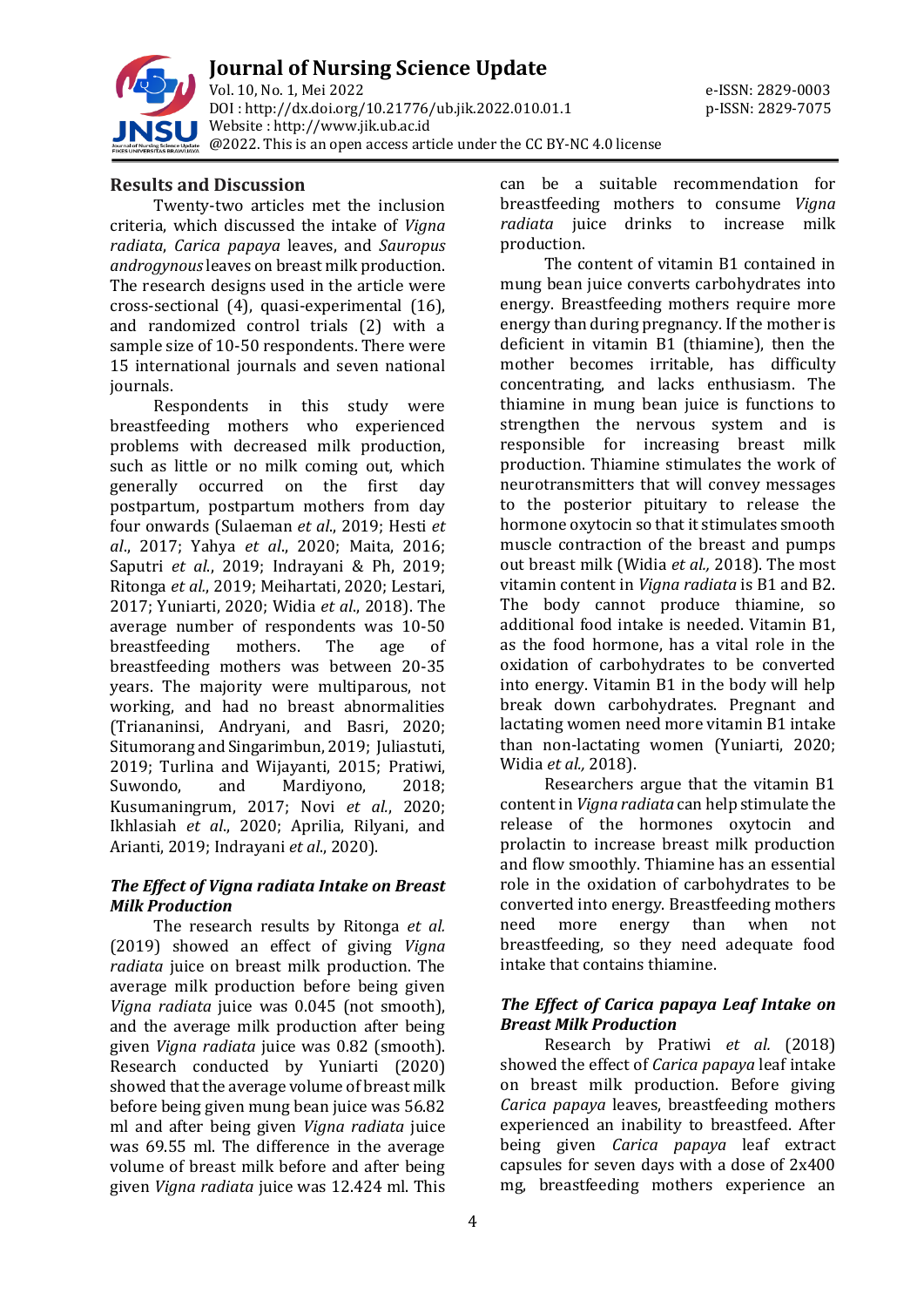

increase in breast milk production by 98%. That is more effective than when giving a dose of 2x300 mg because it only increased milk production by 27.2%. Research by Aprilia *et al.* (2019) showed that the intake of *Carica papaya* leaf decoction had a positive effect in increasing breast milk production. Study by Turlina & Wijayanti (2015) showed that there was a significant effect of giving *Carica papaya* leaf drinks on the smoothness of breast milk with a value of p=0.004 (p<0.05) (Ikhlasiah *et al*., 2020). One of the criteria is used to measure the amount of milk production or not is the baby's weight. The baby's weight (pretest) was on average 2946.67gr, and during the post-test, there was an average weight increase of 3206.67 gr (Novi *et al.,* 2020).

Breastfeeding mothers need nutrients to help increase and launch breast milk production. *Carica papaya* leaves contain vitamins, calcium, flavonoids, polyphenols, and steroids which have a role in stimulating the prolactin hormone to produce breast milk and stimulating the oxytocin hormone to secrete breast milk (Kusumaningrum, 2017). *Carica papaya* leaves contain papain and potassium enzymes which break down potassium during breastfeeding (Ayuni, 2012). Signs of increased milk production in breastfeeding mothers by monitoring the baby's weight. The baby's weight will increase more than 10% in the first week or between 2000-2500 grams per week (Anggaraini, 2017).

Researchers argue that various preparations such as *Carica papaya* leaf extract, *Carica papaya* leaf juice, *Carica papaya* leaf vegetables can be a menu of choice for nursing mothers. The content of vitamins, calcium, polyphenols, and steroids contained in *Carica papaya* leaves has various benefits to increase breast milk production so as to optimize the growth and development of babies.

#### *The Effect of Sauropus androgynous Leaf Intake on Breast Milk Production*

The research by Situmorang & Singarimbun (2019) showed that giving *Sauropus androgynous* leaf stew three times a day with a dose of 150cc can increase breast

milk production. Suwanti's (2016) research showed that *Sauropus androgynous* leaf extract consumption could increase breast milk production. Giving *Sauropus androgynous* leaf extract was carried out for thirty days with a dose of 2 times one capsules per day, and the results showed that most of the breast milk the baby needs (70%). Research conducted by Triananinsi *et al.* (2020) showed a relationship between consuming *Sauropus androgynous* leaf vegetables and the smoothness of breast milk. This is because *Sauropus androgynous* leaf vegetables contain polyphenols and steroids, which have a role in stimulating the alveoli to produce breast milk. Research conducted by Indrayani *et al.* (2020) showed that giving *Sauropus androgynous* leaf intake in the form of biscuits could increase breast milk production. This is because the content of steroids and vitamin A can encourage the proliferation of the alveolar epithelium, thereby increasing the number of alveoli in the mammary glands, automatically increasing milk production. Research conducted by Juliastuti (2019) showed that giving *Sauropus androgynous* leaf decoction for seven days can meet the adequacy of breast milk. Assess the adequacy of breast milk by measuring the baby's weight gain for one week. Baby's weight increases by 140-200 grams per week. The results showed that the intake of *Sauropus androgynous* leaves increased the baby's weight by 259 grams.

One causes of giving breast milk are not enough milk production, so the baby feels dissatisfied with breastfeeding. Therefore, it is necessary to consumption support increased milk production. Breast milk production is to influenced by prolactin and oxytocin hormones. Prolactin affects milk production, while oxytocin affects the excretion of breast milk. Prolactin is related to maternal nutrition. If the mother's nutritional consumption improves, more milk production will be (Maryunani, 2012).

The protein content of *Sauropus androgynous* leaves is efficacious to stimulate milk production, while steroids and polyphenols function to increase prolactin levels (Situmorang & Singarimbun, 2019). *Sauropus androgynous* leaves contain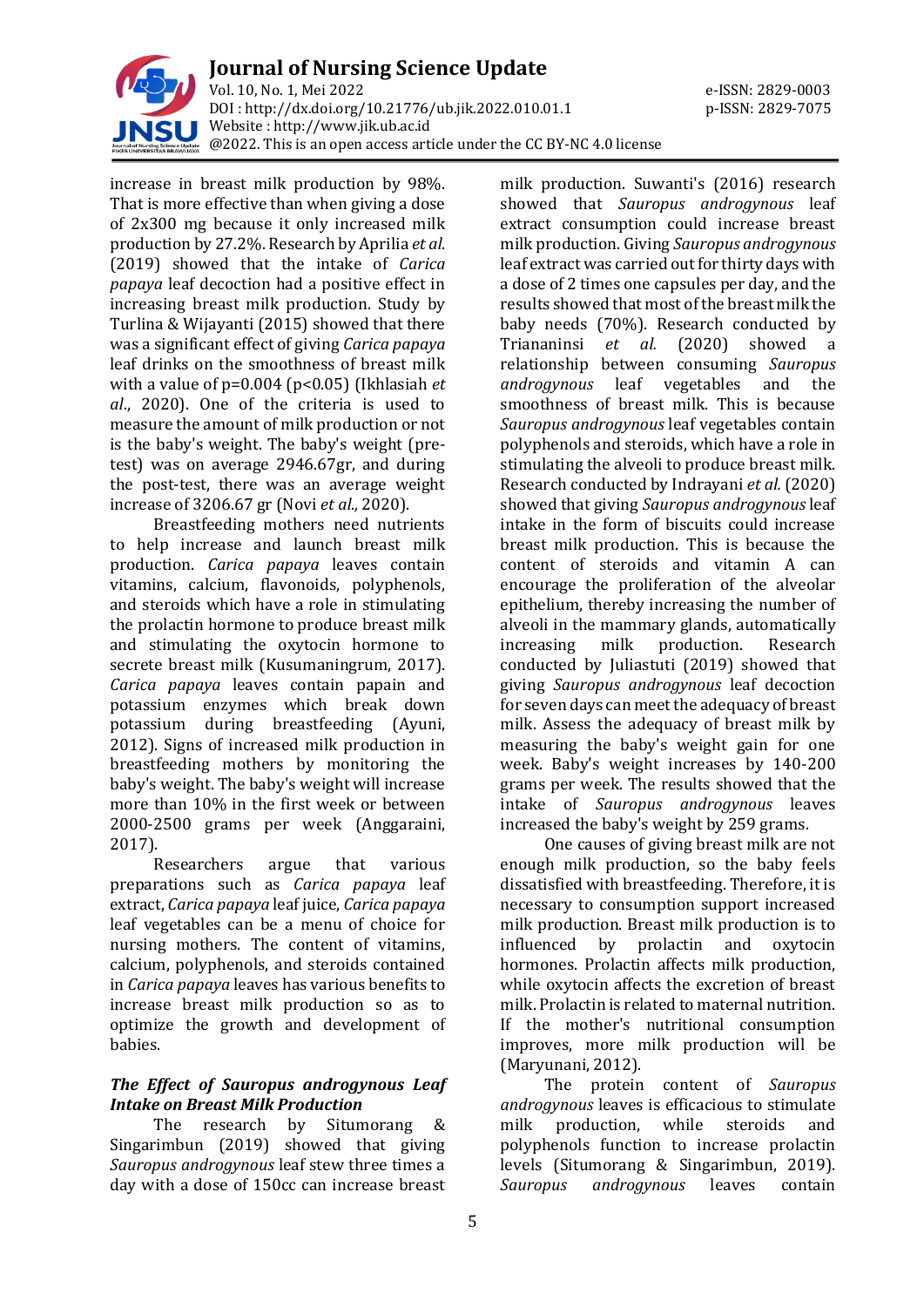

polyphenols and steroids that have a role in the prolactin reflex or stimulate the alveoli to produce breast milk and stimulate the hormone oxytocin to stimulate milk production. *Sauropus androgynous* leaves contain several aliphatic compounds that increase breast milk production. That is thought to come from the hormonal effects of sterol compounds which are estrogenic (Elshabrina, 2018).

Researchers believe that the *Sauropus androgynous*leaves processed into vegetables, biscuits, or an extract can stimulate the prolactin hormone, and breast milk production increases. However, it will be expected that the process of *Sauropus androgynous* leaves will not affect nutritional content so that it will use for nursing mothers.

#### **Conclusion**

Intake of *Vigna radiata* can stimulate the release of the oxytocin and prolactin hormone so that it helps increase breast milk production and facilitates milk production. This is due to the presence of thiamine which helps meet the energy needs of nursing mothers. The intake of mung bean juice as 250 ml per day for six days can increase milk production.

*Carica papaya* leaf intake in the form of the extract can increase the prolactin reflex to stimulate breast milk production. *Carica papaya* leaves contain vitamins, flavonoids, and polyphenols. *Carica papaya* leaf extract intake for seven days with a dose of 2 x 400 mg effectively increased breast milk production by 98%.

Intake of *Sauropus androgynous* by boiling and drinking three times a day with a dose of 150cc is efficacious to stimulate milk production. The content of steroids and polyphenols in *Sauropus androgynous* increases prolactin levels. The three types of intakes mentioned above are helpful to increase milk production and expedite the excretion of breast milk. The most dominant was the intake of *Carica papaya* leaves, which achieved increasing breast milk production up to 98%.

#### **Limitations of the study**

This literature review compared and analyzed the research results using a crosssectional approach. Thus, it is still necessary to use a qualitative approach to obtain more indepth research results regarding the intake of *Vigna radiata*, *Sauropus, androgynous* leaves, and *Carica papaya* leaves on breast milk production.

The journals analyzed in this literature review take data with the instrument using existing data sources from several journals. This allows the data obtained may be less valid because the research was not carried out directly.

#### **Acknowledgment**

Thanks to all those who have contributed to the writing of the literature study.

### **Conflict of Interest**

There is no conflict of interest in this study.

#### **References**

Anggaraini, Y. (2017). *Asuhan Kebidanan Masa Nifas.* Yogyakarta: Pustaka Rihama.

- Aprilia, R., Rilyani, R., & Arianti, L. (2020). Pengaruh pemberian sayur daun pepaya terhadap kelancaran produksi ASI pada ibu nifas. *Wellness And Healthy Magazine*, *2*(1), 5–12. [https://doi.org/10.30604/well.6621202](https://doi.org/10.30604/well.66212020) [0.](https://doi.org/10.30604/well.66212020)
- Aryani, Y., & Alyensi, F. (2019). Penerapan Pijat Oksitosin Dalam Upaya Memperbanyak Produksi ASI Melalui Pelatihan Bagi Para Bidan. *Dinamisia : Jurnal Pengabdian Kepada Masyarakat*, *3*(2), 361–367. [https://doi.org/10.31849/dinamisia.v3i](https://doi.org/10.31849/dinamisia.v3i2.3680) [2.3680.](https://doi.org/10.31849/dinamisia.v3i2.3680)
- Ayuni, R. (2012). *Khasiat Selangit Daun-Daun Ajaib Tumpas Beragam Penyakit*. Salatiga: Araska.
- Elison, N. K., Dhilon, D. A., Hastuty, M., & Wahyuni, W. S. (2020). Penyebab Rendahnya Cakupan ASI Eksklusif di Kabupaten Kampar Provinsi Riau. *Jurnal Doppler Universitas Pahlawan Tuanku*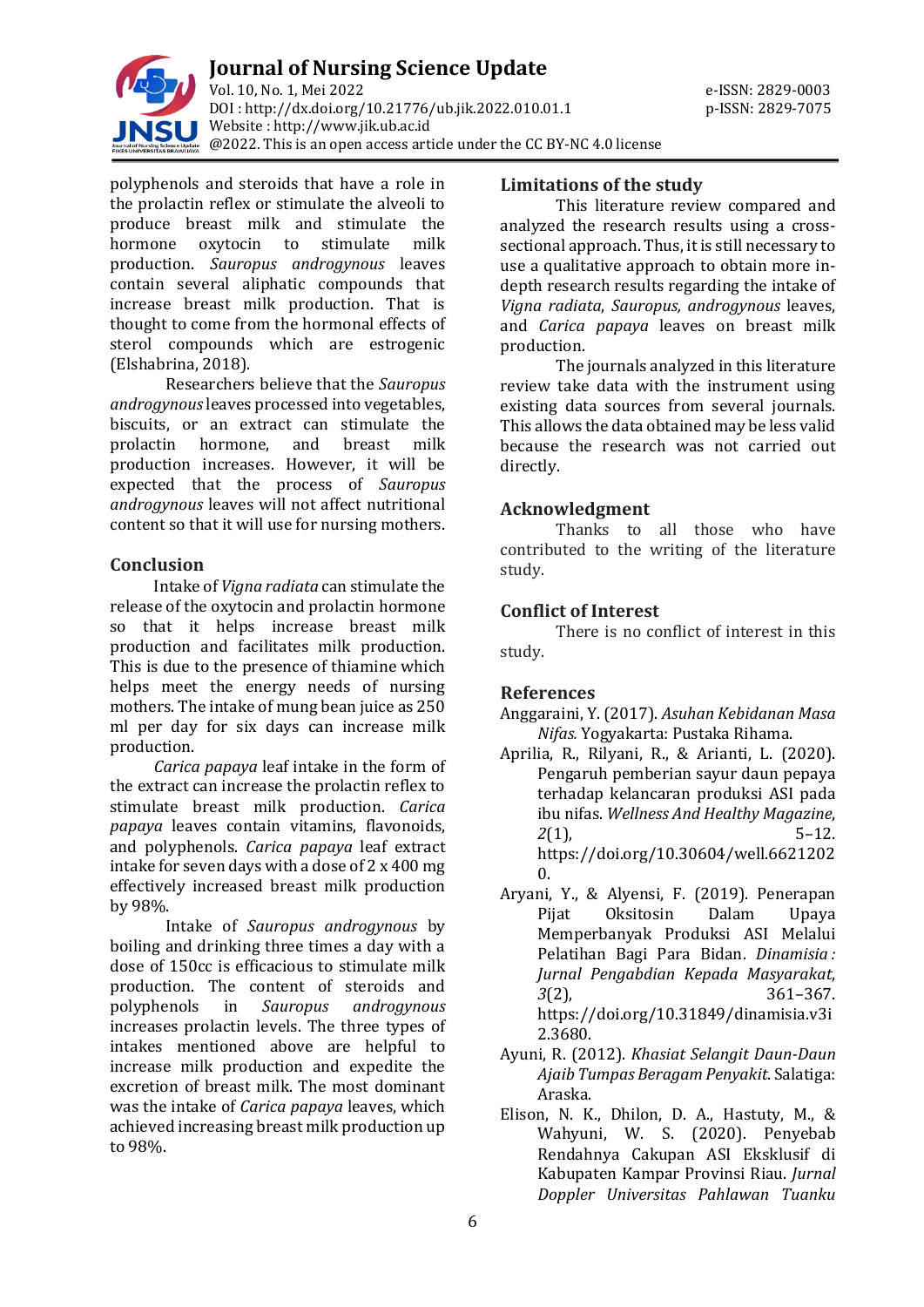

# **Journal of Nursing Science Update**

Vol. 10, No. 1, Mei 2022 e-ISSN: 2829-0003 DOI : [http://dx.doi.org/10.21776/ub.jik.2022.010.01.1](http://dx.doi.org/10.21776/ub.jik.2022.010.01) p-ISSN: 2829-7075 Website : http:/[/www.jik.ub.ac.id](http://www.jik.ub.ac.id/) @2022. This is an open access article under the CC BY-NC 4.0 license

*Tambusai*, 4 (1), 43–48.

- Elshabrina. (2018). *33 Daun Dahsyat Tumpas Berbagai Macam Penyakit*. Yogyakarta: C-KLIK MEDIA.
- Suwanti, E., & Kuswati, K. (2016). Pengaruh Konsumsi Ekstrak Daun Katuk Terhadap Kecukupan ASI Pada Ibu Menyusui Di Klaten. *Interest : Jurnal Ilmu Kesehatan*, *5*(2), 132–135. [https://doi.org/10.37341/interest.v5i2.](https://doi.org/10.37341/interest.v5i2.42) [42.](https://doi.org/10.37341/interest.v5i2.42)
- Hesti, K. Y., Pramono, N., Wahyuni, S., Widyawati, M. N., & Santoso, B. (2017). Effect of Combination of Breast Care and Oxytocin Massage on Breast Milk Secretion in Postpartum Mothers. *Belitung Nursing Journal*, 3(6), 784–790. https://doi.org/10.33546/bnj.293
- Ikhlasiah, M., Mei, L., Poddar, S., & Bhaumik, A. (2019). The Effects of Carica Papaya leaf juice for breastfeeding and working mothers on increasing prolactin hormone levels and infant ' s weight in Tangerang The effects of Carica Carica Papaya leaf juice for breastfeeding and working mothers on increasing prolactin hormone levels. *Jurnal Kesehatan*, 1(2), 1-8.

https://doi.org/10.1016/j.enfcli.2019.1 1.054.

- Ikhlasiah, M., & Winarni. (2020). Pemberian jus daun pepaya bagi ibu menyusui yang bekerja terhadap peningkatan kadar hormon prolaktin dan berat badan bayi di tangerang. *Jurnal Kesehatan*, 6 (1), 89– 94.
- Indrayani, D., Shahib, M. N., & Husin, F. (2020). The Effect of Katuk (Sauropus androgunus (L) Merr) Leaf Biscuit on Increasing Prolactine Levels of Breastfeeding Mother. *KEMAS: Jurnal Kesehatan Masyarakat*, *16*(1), 1–7. [https://doi.org/10.15294/kemas.v16i1.](https://doi.org/10.15294/kemas.v16i1.11324) [11324.](https://doi.org/10.15294/kemas.v16i1.11324)
- Indrayani, T., & Ph, A. (2019). Pengaruh Pijat Oksitosin dan Pijat Payudara terhadap Produksi ASI Ibu Postpartum di RB Citra Lestari Kecamatan Bojonggede Kota Bogor Tahun 2018. *Journal for Quality in Women's Health*, 2(1), 65–73.

Ritonga, N. J., Mulyani, E. D., Anuhgera, D. E.,

Damayanti, D., Sitorus, R., & Siregar, W. W. (2019). Sari Kacang Hijau Sebagai Alternatif Meningkatkan Produksi Air Susu Ibu (ASI) Pada Ibu Menyusui. Jurnal Keperawatan dan Fisioterapi (JKF), 2(1), 89–94.

https://doi.org/10.35451/jkf.v2i1.272

- Juliastuti, J. (2019). Efektivitas Daun Katuk (*Sauropus androgynus*) Terhadap Kecukupan ASI Pada Ibu Menyusui Di Puskesmas Kuta Baro Aceh Besar. *Indonesian Journal for Health Sciences*,  $3(1)$ , 1–5. https://doi.org/10.24269/ijhs.v3i1.160 0.
- Kemenkes RI. (2018). *Manfaat ASI Eksklusif untuk Ibu dan Bayi*. Jakarta: Kemenkes RI.
- Kemenkes RI. (2018). *Pusat Data dan Informasi Kementrian Kesehatan RI*. Jakarta: Kemenkes RI.
- Kemenkes RI. (2019). *Begini Cara Pemberian ASI yang Benar*. Jakarta: Kemenkes RI.
- Kemenkes RI. (2019). *Berikan ASI untuk Tumbuh Kembang Optimal*. Jakarta: Kemenkes RI.
- Kemenkes RI. (2019). *Profil Kesehatan Indonesia*. Jakarta: Kemenkes RI.
- Kusumaningrum, I. D. (2017). Potensi Daun Pepaya (Carica Papaya L) Sebagai Alternatif Memperlancar Produksi ASI. *Surya Medika: Jurnal Ilmiah Ilmu Keperawatan Dan Ilmu Kesehatan Masyaraka*t, 12(2).
- https://doi.org/10.32504/sm.v12i2.86 .
- Lestari, N. (2017). Oxytocin Massage on Postpartum Primipara Mother to the Breastmilk Production And Oxytocin Hormone Level. *Jurnal Ners Dan Kebidanan (Journal of Ners and Midwifery)*, 4(2), 120–124. https://doi.org/1.0.26699/jnk.v4i2.art.p 120-124
- Maita, L. (2016). Pengaruh Pijat Oksitosin Terhadap Produksi ASI. *Jurnal Penelitian Kesehatan "SUARA FORIKES" (Journal of Health Research "Forikes Voice")*, 3,(3). https://doi.org/10.33846/SF.V7I3.47.
- Maritalia, D. (2012). *Asuhan Kebidanan Nifas dan Menyusui* (ed. 1st). Makassar: Balai Pustaka.

Maryunani, A. (2012). *Inisiasi Menyusui Dini,*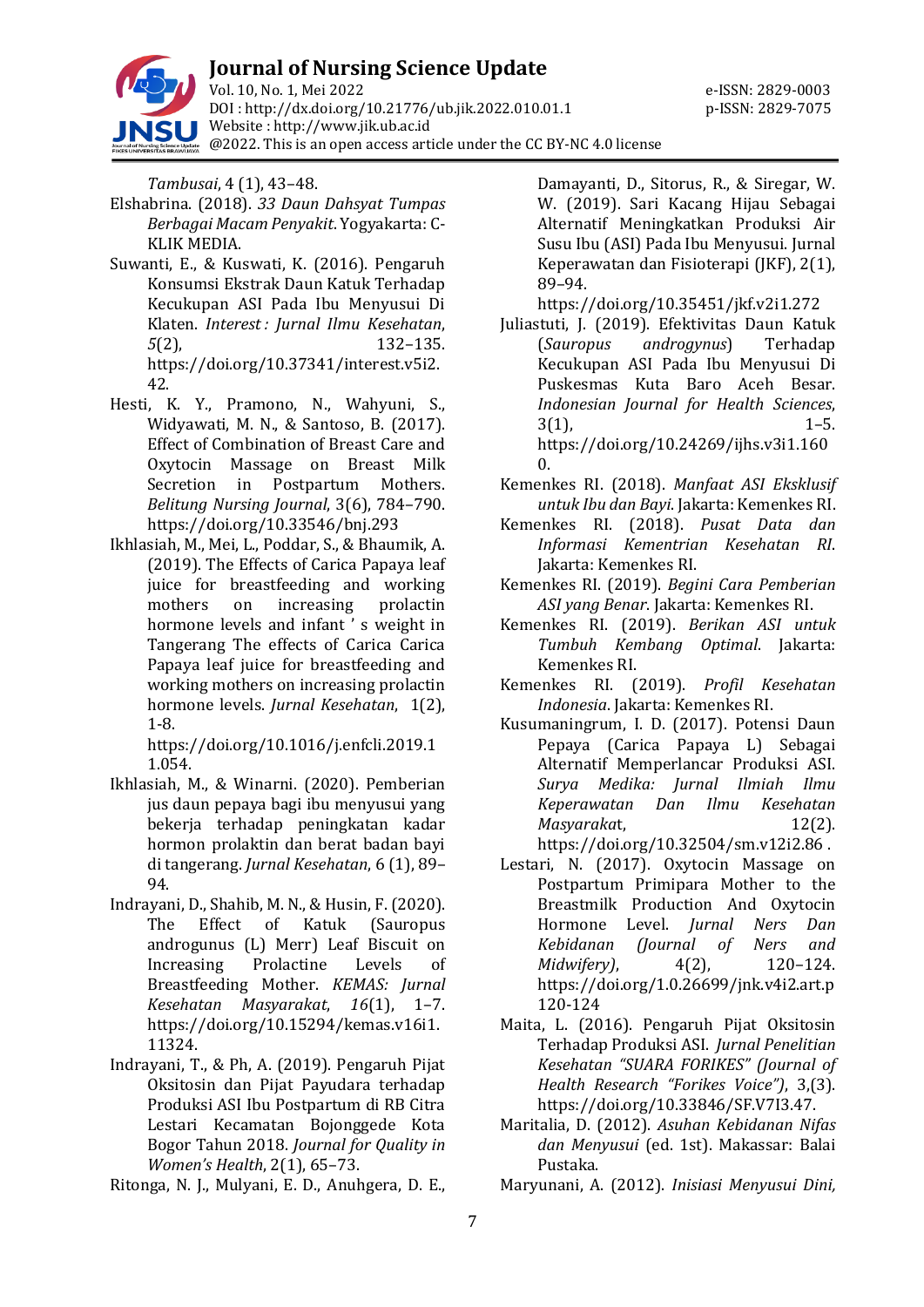

*ASI Eksklusif dan manajemen Laktasi*. Jakarta: Trans Info Media.

- Meihartati, T. (2020). Hubungan Pijat Oksitosin Terhadap Kelancaran Produksi ASI Ibu Post Partum. *Jurnal Kebidanan dan Keperawatan Aisyiyah*, 12(2), 193– 197. https://doi.org/10.31101/jkk.310.
- Putri, R. N. A., Kurniati, D., & Novelia, S. (2020). Studi Pengaruh Pemberian Tumis Daun Pepaya (Carica papaya L.) terhadap Produksi ASI dan Peningkatan Berat Badan Bayi. *Health Information : Jurnal Penelitian*, *12*(2), 142–151. [https://doi.org/10.36990/hijp.v12i2.20](https://doi.org/10.36990/hijp.v12i2.204) [4.](https://doi.org/10.36990/hijp.v12i2.204)
- Pratiwi, T. E., Suwondo, A., & Mardiyono. (2016). Exclusive Breastfeeding Improvement Program Using Carica Carica Papaya Leaf Extract on the Levels of Prolactin Hormones. *International Journal of Science and Research (IJSR)*, 7(9), 548–551. https://doi.org/10.21275/ART2019114 8.
- Pujiastuti, N., & Wahyuningsih, B. D. (2019). Relationship Between Educational Level And Early Breastfeeding Side Meal In Gemurung Village Sidoarjo Regency. *International Conference of Kerta Cendekia Nursing Academy*, *1*(1), Article 1. [https://ejournal](https://ejournal-kertacendekia.id/index.php/ICKCNA/article/view/79)[kertacendekia.id/index.php/ICKCNA/art](https://ejournal-kertacendekia.id/index.php/ICKCNA/article/view/79) [icle/view/79.](https://ejournal-kertacendekia.id/index.php/ICKCNA/article/view/79)
- Ritonga, N. J., Mulyani, E. D., Anuhgera, D. E., Damayanti, D., Sitorus, R., & Siregar, W. W. (2019). Sari kacang hijau sebagai alternatif meningkatkan produksi air susu ibu (ASI) pada ibu menyusui. *Jurnal Keperawatan Dan Fisioterapi (JKF)*, 2(1), 89–94.
- Ritonga, N. J., Mulyani, E. D., Anuhgera, D. E., Damayanti, D., Sitorus, R., & Siregar, W. W. (2019). Sari Kacang Hijau Sebagai Alternatif Meningkatkan Produksi Air Susu Ibu (ASI) Pada Ibu Menyusui. *Jurnal Keperawatan Dan Fisioterapi (JKF)*, 2(1), 89–94.

https://doi.org/10.35451/jkf.v2i1.272

Saputri, I. N., Ginting, D. Y., & Zendato, I. C. (2019). Pengaruh Pijat Oksitosin Terhadap Produksi ASI Pada Ibu

Postpartum. *Jurnal Kebidanan Kestra (JKK)*, 2 (1), 68–73. https://doi.org/10.35451/jkk.v2i1.249.

- Setyono, F. S., Adi, A. C., & Ismawati, R. (2016). Galactogogue Instant Powder Combination of Carica Carica Papaya Leaves and Red Ginger for Breastfeeding Mother. 2(4), 32–36. https://doi.org/10.17354/ijpphs/2016/ 44
- Siti Aminah, W. P. (2019). Perbedaan Efektifitas Pemberian Buah Kurma Dan Daun Sauropus AndrogynousTerhadap Kelancaran ASI Pada Ibu Menyusui Umur 0-40 Hari Di Kota Kediri. *JPH RECODE*, 3 (1), 37–43.
- Situmorang, Seriati, T., & Singarimbun, A. (2019). Pengaruh Konsumsi Air Rebusan Daun Sauropus AndrogynousTerhadap Pengeluaran Produksi ASI Pada Ibu Nifas Di Bidan Praktek Mandiri Manurung Medan Tahun 2018, 1 (2), 55–60.
- Sulaeman, R., Lina, P., Purnamawati, D. (2019). Pengaruh Pijat Oksitosin Terhadap Pengeluaran ASI Pada Ibu Postpartum Primipara. *Jurnal Kesehatan Prima*, 13  $(1), \t10-17.$ https://doi.org/10.32.807/jkp.v13i1.19 3
- Triananinsi, N., Andryani, Z. Y., & Basri, F. (2020). Hubungan Pemberian Sayur Daun Sauropus AndrogynousTerhadap Kelancaran ASI Pada Ibu Multipara Di Puskesmas Caile The Correlation of Giving Sauropus Androgynus Leaves To The Smoothness of Breast Milk In Multiparous Mother At Caile Community Health Centers, 6 (1).
- Turlina, L., & Wijayanti, R. (2015). Pengaruh Pemberian Serbuk Daun Pepaya Terhadap Kelancaran ASI Pada Ibu Nifas Di Bpm Ny. Hanik Dasiyem, Amd.Keb Di Kedungpring Kabupaten Lamongan, 7 (1).
- Widia, L., Azhar, A. (2018). Efektivitas Konsumsi Sari Kacang HIjau (Vigna Radiate) Terhadap Kelancaran Produksi ASI Ibu Nifas. *Jurnal-Kesehatan.Id*.
- Yahya, F. D., Ahmad, M., Usman, A. N., Sinrang, A. W., Alasiry, E., & Bahar, B. (2020). Potential combination of back massage